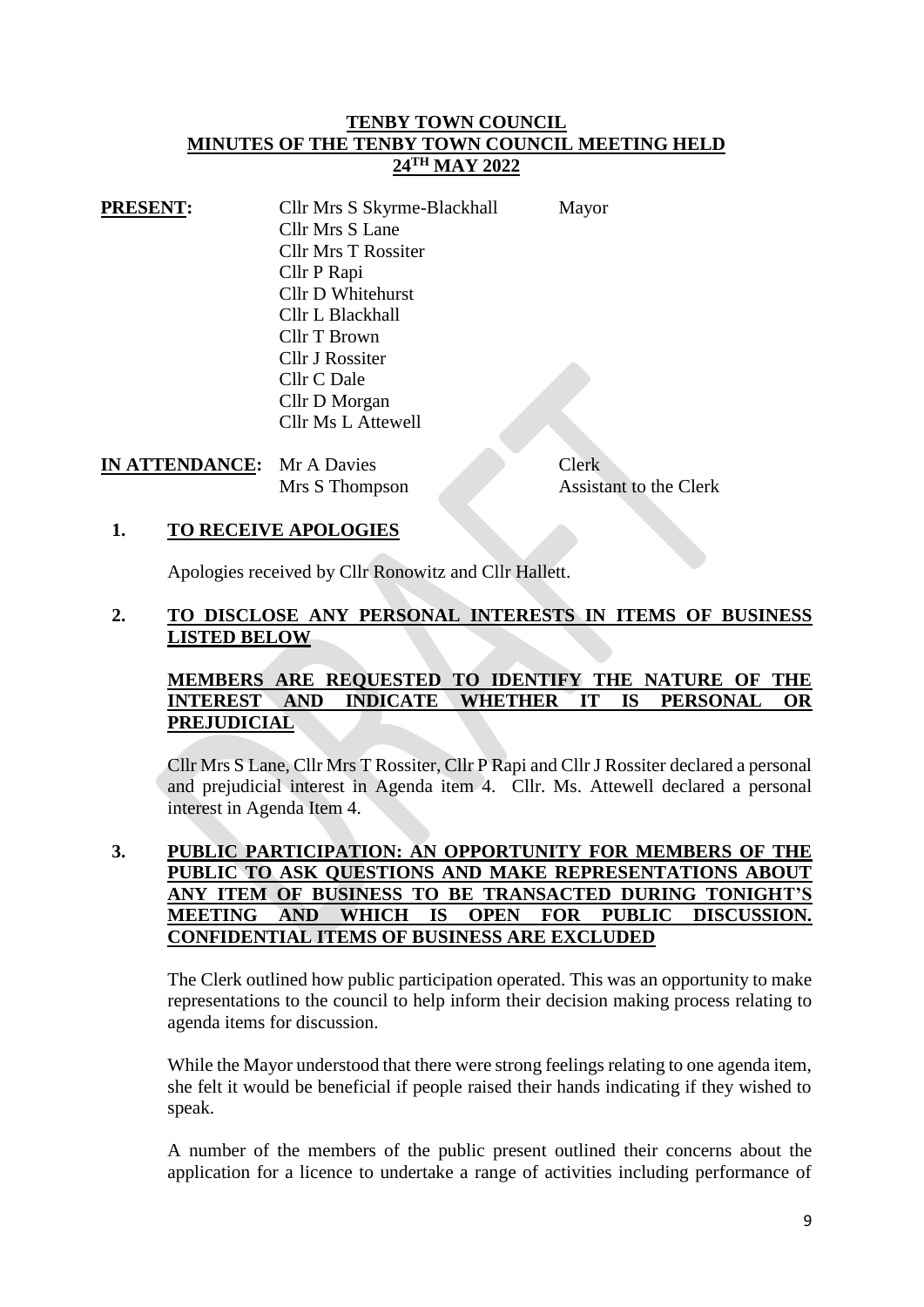plays, films, dance, live and recorded music and sale of alcohol on the playing field at Ysgol Greenhill School.

The general view was that this was an inappropriate venue with the proposed activities, the hours of operation and the duration, likely to have a detrimental noise impact on the amenity on what was a quiet residential area late into the night.

Concerns were also expressed about the added pressures events could bring to already stretched emergency services, additional traffic generated by events, the likely number of attendees at events based on the numbers indicated in the application, the possible impact of events on the field from the point of view of ongoing safety of pupils at the school outside of the events and the implications of alcohol being allowed for sale on a school site.

A representative of the applicants outlined their reasons for the application. They had been working with representatives of the school and it was felt that this licence would allow events that would help generate income for the school.

The applicants were experienced in staging events of this kind throughout south west Wales and mitigation plans would be in place to deal with the concerns raised.

The Mayor thanked everyone for attending. Obviously, this issue was important to them.

She added that the School Governors were meeting on Thursday to discuss this application further and members of the public could pass issues and concerns on to them for consideration.

She hoped a way forward could be found as this was important to the community.

### **4. TO CONSIDER THE FOLLOWING LICENSING APPLICATION AND AGREE ACTION IN RESPONSE TO PROPOSALS:**

### **a. Pop Up Ops Limited – New Premises Licence, The School Field, Ysgol Greenhill School**

TTC is not a statutory consultee in relation to licensing said the Clerk so we are not automatically asked for our views. However, we can make representation to the licensing committee as an interested party.

While it appeared that the first use of this licence, if granted, would be for a six week pop up food and drink festival during the summer holidays members' focus should be on determining if they feel that the application site is a suitable location for a license to allow the range of entertainment proposed the and sale of alcohol between 8am and 11pm throughout the year.

If we wish to make representations to the licensing committee to oppose the granting of a licence, our objections must be relevant to one or more of the four licensing objectives: prevention of crime and disorder, public safety, prevention of public nuisance and protection from children from harm.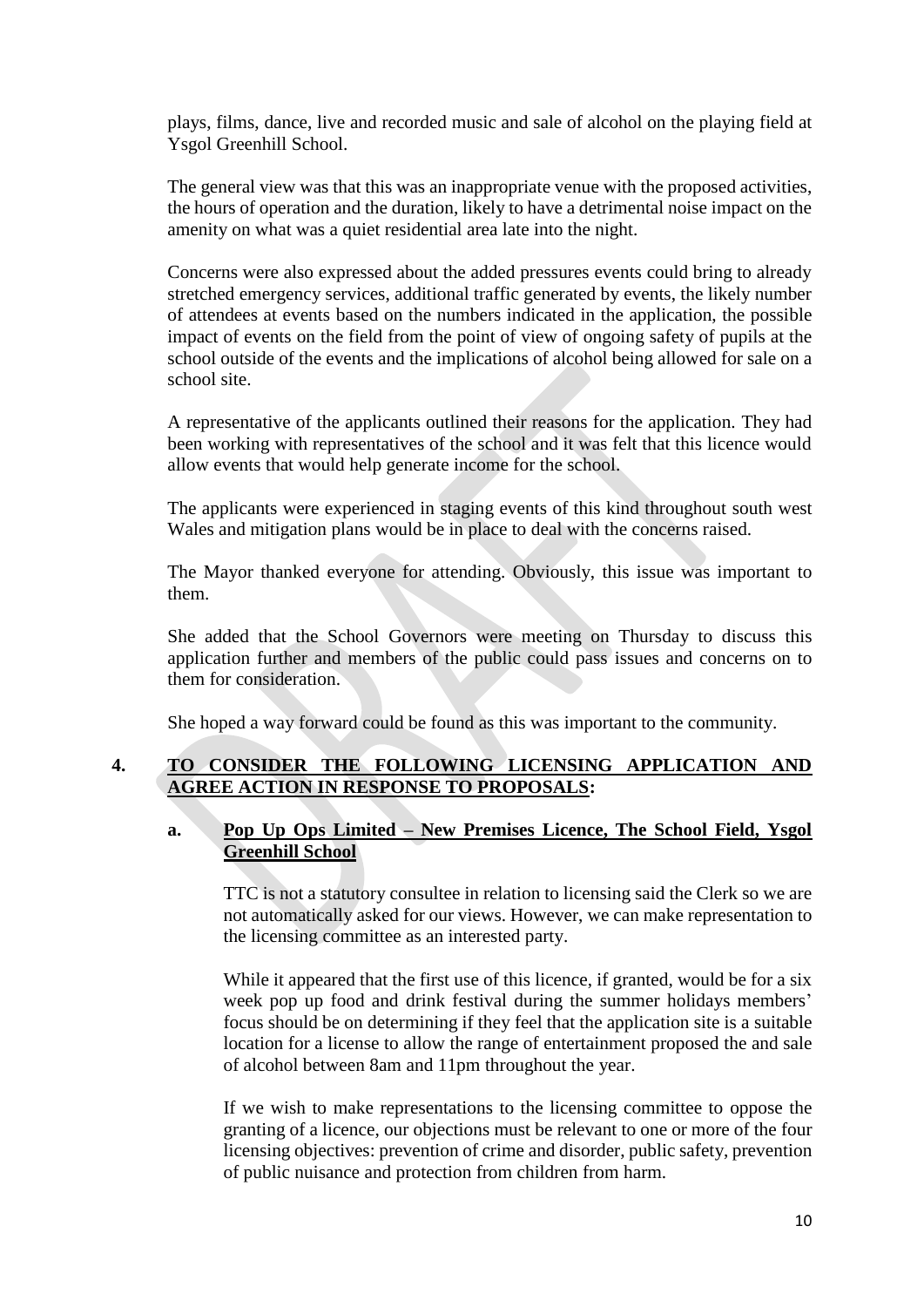Cllr. Blackhall thanked the Clerk.

The reality is what is said should happen in practice, he commented. The licence appears to allow the ability to stage two live music events out of three weekends.

It is significant to look at things that could potentially happen, he continued. The potential noise will clearly have an effect on the local community.

There are also other issues including traffic, parking, suitability of this being held on school property potential anti-social behaviour which TTC can address separately

In specific licencing terms there will be significant noise nuisance to surrounding residents, contrary to the relevant licensing objective and we should write to the licensing committee asking them to refuse this application.

Cllr. Brown seconded.

#### **RESOLVED**

**That the town council write to Pembrokeshire County Council's licensing committee to ask them to refuse the licence as the potential noise generated by events was contrary to the licensing objective in relation to prevention of public nuisance.**

In relation to the wider implications of licensable events on the school field, Cllr. Blackhall felt the council should also express a view.

He was aware discussions were on going, and felt it was positive that the school has responded to concerns the way they have.

Hopefully an arrangement could be found that is good for everybody but licensing the school field for events is not right at this moment. He understands the school needs money and, as a town council and as a community, we should ask what can we do to help the school financially.

He felt we should send a letter to the Governors stating that we will support the school in any way we can to raise additional funds but encourage them not to pursue the idea of an events licence for the school field

Cllr. Whitehurst agreed. Having worked with Estyn inspectors, he was immediately drawn to Estyn expectations that schools promote health eating and drinking. He felt the school promoting a licence for the sale of alcohol was not in line with this, could be seen as normalising consumption of alcohol and impact negatively on future school inspections.

He also noted that in previous inspections the school had come out well in relation to community engagement and he felt that the strength of feeling against the school over this proposal could also negatively impact future inspections.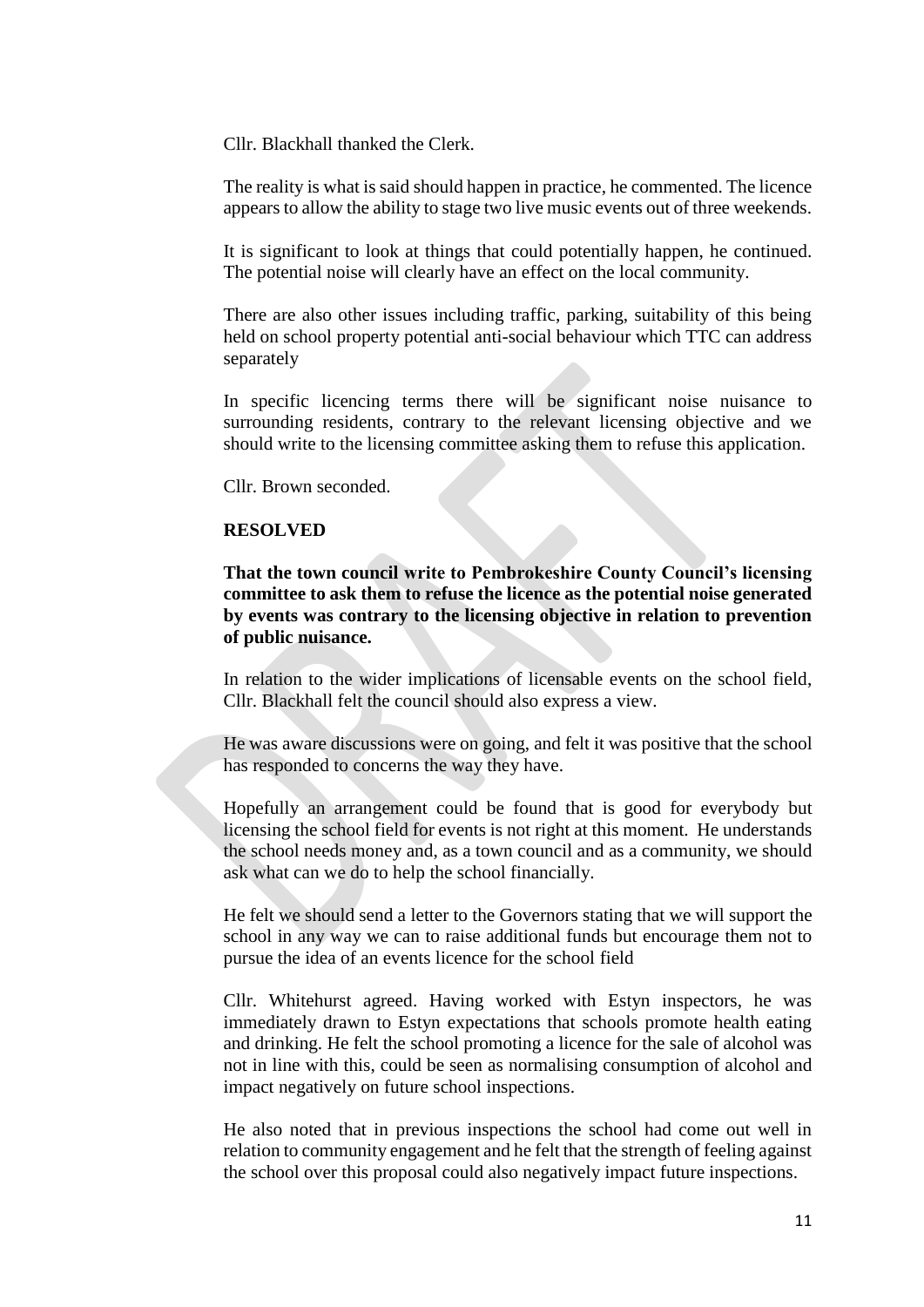Cllr Blackhall proposed that the Council write to the Governors asking them to reconsider giving their support to the licence application for the school field and to offer the assistance of the town council in exploring other funding avenues.

Cllr Dale seconded.

#### **RESOLVED**

**That the Council write to the Governors asking them to reconsider giving their support to the licence application for the school field and to offer the assistance of the town council in exploring other funding avenues.**

#### **5. TO REVIEW AND MAKE PROPOSAL IN RELATION TO THE TOWN COUNCIL'S PRIORITIES FOR THE NEXT FIVE YEARS**

The Clerk explained that, as part of their Annual Report, the previous council had agreed a range of priorities for the future. This is an opportunity for this council to review these priorities, see if they are agreed with, and to add future priorities over the next five years.

Cllr. Blackhall said that there were some long-term ambitions identified like town wall lightings, further improvements to gardens and public open spaces and continued support of the De Valence. These were all good things for the people of Tenby, those who work here and visitors.

He felt the council should resist the temptation to be negative and look at what is achievable. Some ideas will require help from others, with funding from different sources. Let's capture ideas, identify what we want to achieve and put together funding bids.

Cllr Mrs Lane said we are a different council to before the election and it may initially take time to understand what we can and cannot do. She felt it would be beneficial for members to undertake a proper walkabout looking at the town and categorising what we can do quickly and what may take more time. Cllr. Rapi seconded the idea.

Cllr. Blackhall agreed that a walkabout was a good idea. In addition to continuing with ideas already mentioned he also wanted to bring the play areas on town estates forward to the table to consider how we could work with PCC to make drastically needed improvements to play provision.

Cllr. Ms Attewell asked who liaises with CADW in relation to the town walls.

The Clerk said basically the town walls are property of PCC but, as a scheduled ancient monument, there are restrictions on what can and cannot be done and everything has to be signed off by CADW first.

PCC had devised a special maintenance programme, agreed by CADW, as to how they deal with things like weed growth and maintenance. The previous PCC officer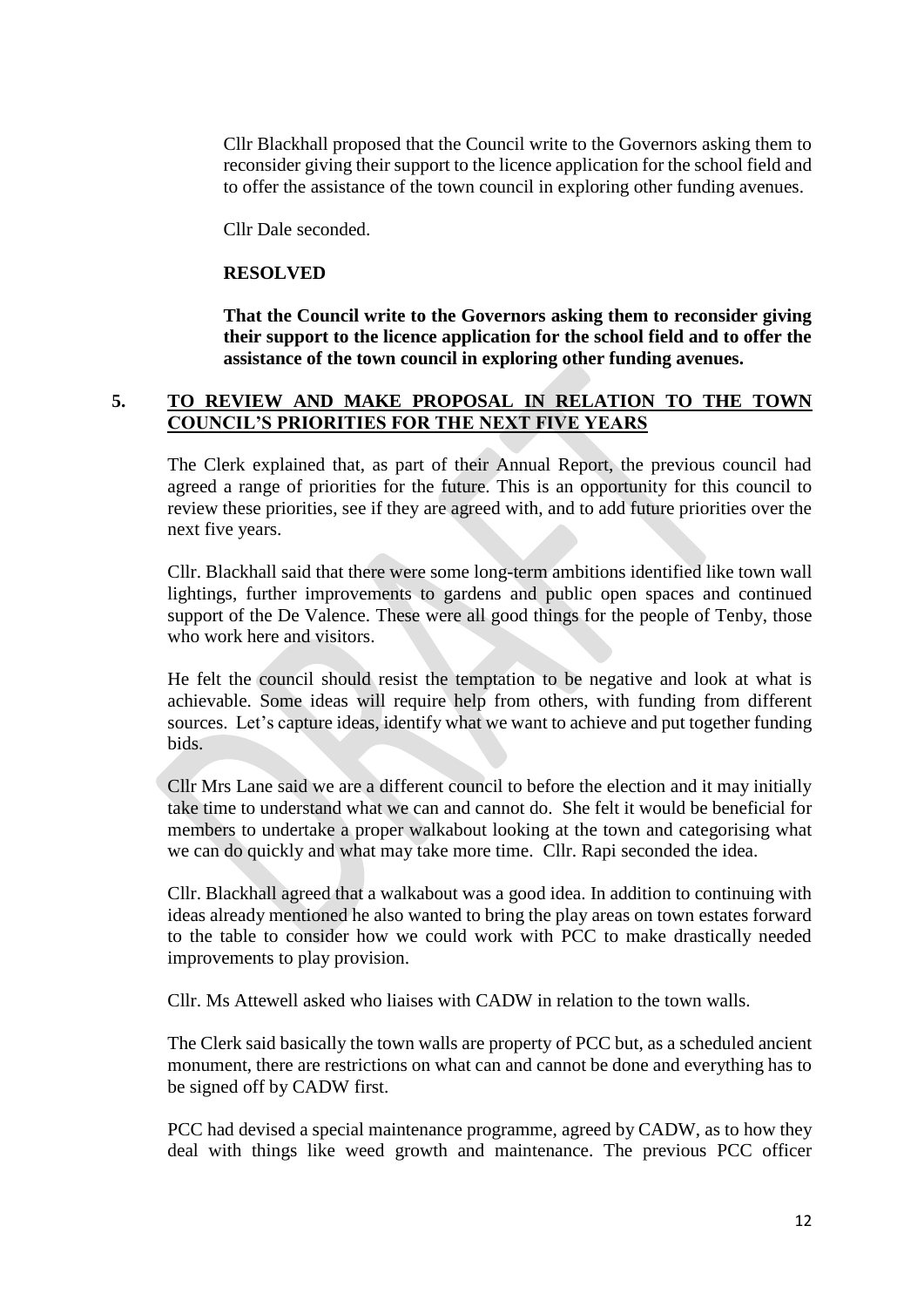responsible for historic buildings in the county had been very good and was making progress but she has left PCC and she has not been replaced to date.

Her plans had the support of CADW and PCNPA's conservation officer and we were making progress. She had left an action plan for her successor but as they have yet to be appointed it was unclear as to the situation going forward.

Cllr Mrs Rossiter commented that the town's public benches are in a disgusting state. Not only was there need for repairs or replacements but more were needed too.

It was explained that there had been funding secured in the EPF bid for repairing and renovating benches and we were engaging with PCC's Norman Industries to assist with this work. The Clerk was also aware that PCC have some 30 memorial benches ordered to roll out in town. He was uncertain if these were for new sites or to replace older benches.

Cllr. Mrs Lane added that the EPF works to the Paragon would also create more space for memorial benches.

Cllr Dale asked what the situation was regarding memorial benches. A relative had had a bench removed from a site with a bench for another person replacing it, which had caused considerable upset.

He did not want this to happen again.

The Clerk explained that TTC had not been responsible for authorising any memorial benches in the town since 2005. This was now controlled by PCC. There is now a Memorandum of Understanding (MoU) in place whereby if a bench was beyond reasonable repair, PCC would contact the family (if known) to see if they wanted to purchase a new bench. If not, the site would be allocated to someone else.

This MoU also applied to benches provided by TTC prior to 2005 but, sadly, TTC record keeping of who had purchased benches prior to him taking up the post had been poor.

Cllr Dale asked if one of the priorities over the next five years could be to look at public toilet provision. We only have one free public toilet in town and its condition is a disgrace.

The Clerk admitted that he had seen an increase in complaints about people urinating in public.

Members felt that people needed to report these incidents to the police.

Cllr. Mrs Lane commented that our liaison with the police had reduced during the years. We used to have regular visits from either the inspector, a sergeant or a PCSO and she felt that one of our priorities should be to restart these meetings as we could bring things like this to their attention.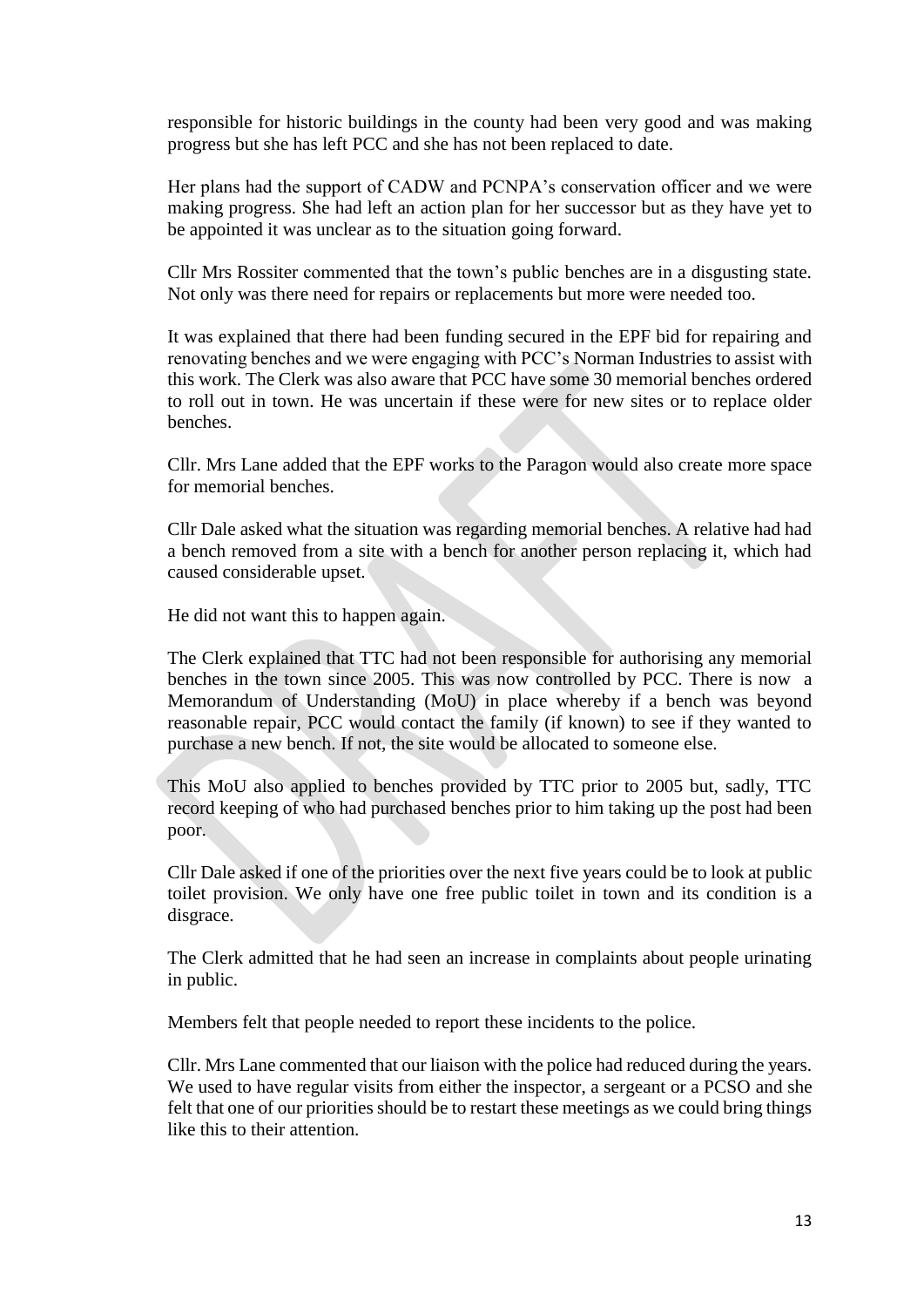Cllr. Mrs Rossiter agreed commenting that the police used to come and a plan would be given to us about Op Lion and summer policing. It was nice for us and the town to know what was going on.

Historically we used to have a biannual meeting with the Inspector, said the Clerk. One was in June prior to summer, and then a washup meeting in October. We no longer have an inspector based in Tenby but he could write to the sergeant in charge and ask him to come and talk to council about it.

Cllr. Rapi said that a number of issues were down to there not being enough police in town. The Police and Crime Commissioner did come and talk to TTC and we felt some progress was being made, but this has stalled.

We need control, he said, not only by the police but by the county council. We have many rules, no dogs on beaches, no camper vans in car parks etc but there is no county council backing to enforce.

Every day there are dogs on North Beach, camper vans on the South Beach car park. If you make rules they need to be enforced.

The Clerk felt it was evident from comments made that one of the town council's immediate priorities appeared to be to increase engagement with the various agencies to discuss matters of concern.

Cllr Whitehurst wondered if an idea to amend the times dogs were allowed on beaches could be considered. Rather than a total prohibition from May to October, just have 'dog free' times. He felt this could assist many more elderly dog walkers in the north of the town who liked to walk their dogs on the beaches but the area of South Beach where dogs can go was too far.

He felt that the loss of the Blue Flag on the North Beach may present an opportunity to look at things differently.

Cllr Blackhall felt the discussion points were helpful in defining the way forward, all fitting into the ethos of 'have an idea and work on how it can be achieved'.

There was a programme underway relating to places and spaces and there were already ideas for next year. This gave us things to plan for going forward for the next five years.

For example, Cllr. Dale is concerned about public toilet provision and we are aware that the lack of facilities has increased complaints about people using the shrubbed area in St Florence Parade as a toilet. The fixes can be jointly working on how to increase toilet provision and redesigning the St Florence Parade area to remove the shrubs, which also has the added benefit of making the footpaths in that vicinity more accessible.

Cllr Brown said that this could also fit in with his proposal which was town wall lighting.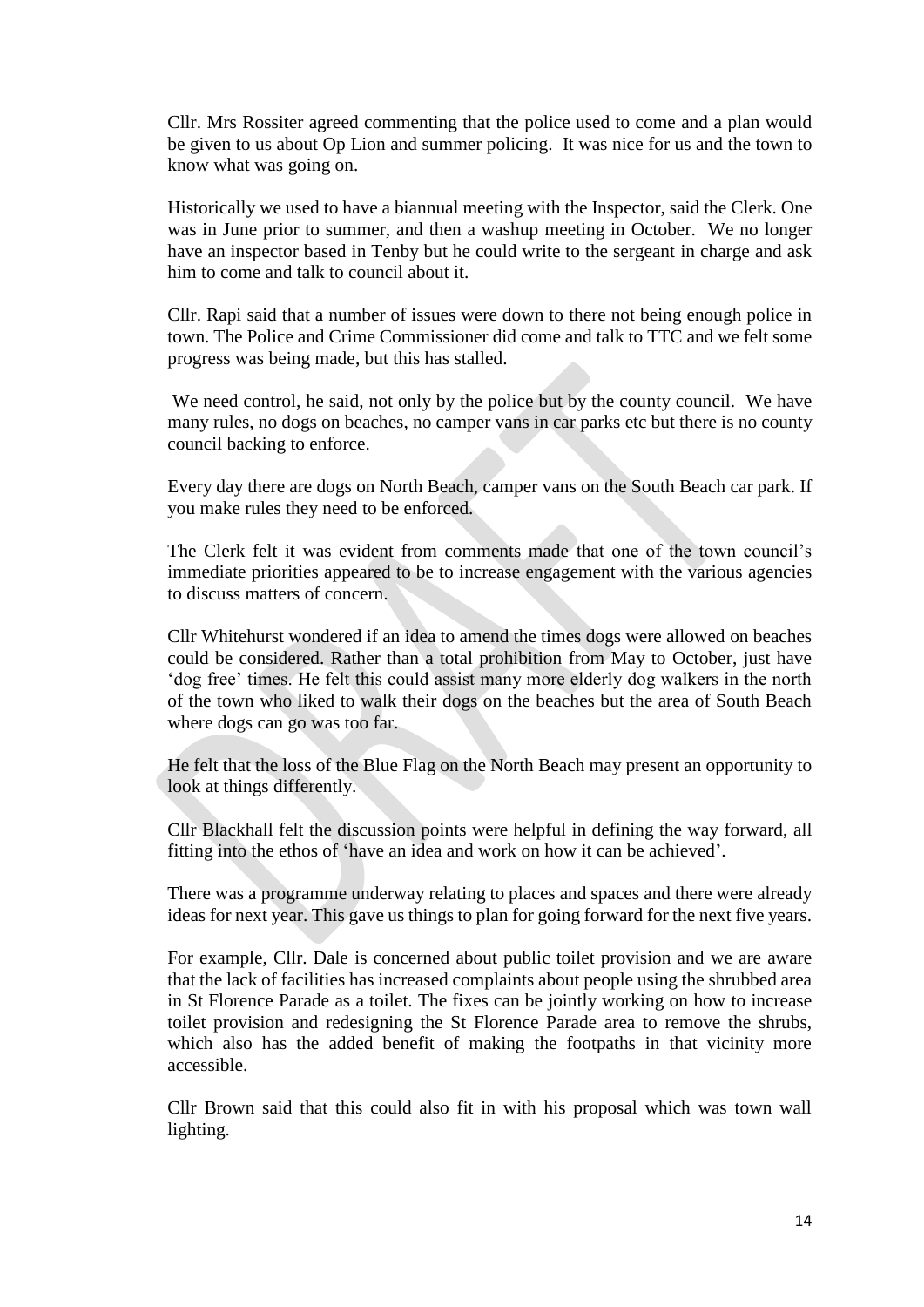When he was last on council members had started looking at a phased approach starting with the Five Arches and then expanding it the whole length of the walls.

He would like to start working on this project once again.

The Clerk said CADW seem to be okay with this idea so long as lights are not attached to the walls. PCNPA conservation officer, Mr. Rob Scourfield, was also supportive of the idea.

Cllr Brown explained that, when he was last on the council he had had an initial discussion with Paul of LITE who estimated that the Five Arches could cost in the region of £30,000 with the whole walls coming in at around £100,000.

Cllr. Dale asked if the project should not be tendered for.

The Clerk explained that LITE supplied our Christmas lights but have also been involved in a number of projects to light public buildings e.g Edinburgh Castle. Paul had offered to look at the idea as a favour, saving the council the costs of a feasibility study.

The project would go out to tender if progressed.

Cllr Blackhall felt that the project could also be expanded to Castle Hill and St Mary's Church where the existing lights were showing their age. We can work out how we go about doing it and perhaps going even further down to the harbour.

Cllr. Whitehurst welcomed the idea of a walkabout and felt that it could also look at the parking situation in Tenby particularly residents parking areas.

He felt that residents permit holders who could not use their permits outside their houses should be allowed to park in PCC car parks nearby.

Cllr Rapi agreed, saying that residents within Tenby are fed up with not being able to park outside their homes even though they have a permit. Second home owners get permits for holiday makers and locals coming home from work are unable to park.

Residents parking should be for residents only.

Cllr. Lane added that some areas aren't eligible for resident parking scheme yet all have paid their taxes. A system was needed to accommodate these people too.

Cllr Dale also suggested that assigned parking bays purchased in the multi-storey should be for the purchaser, not a designated car which would allow more flexibility

Cllr Blackhall agreed parking is a problem but the question was how do we take these ideas forward. We can agree that this is what we as a council are going to try to do. If a solution cannot be found at least we've asked the question.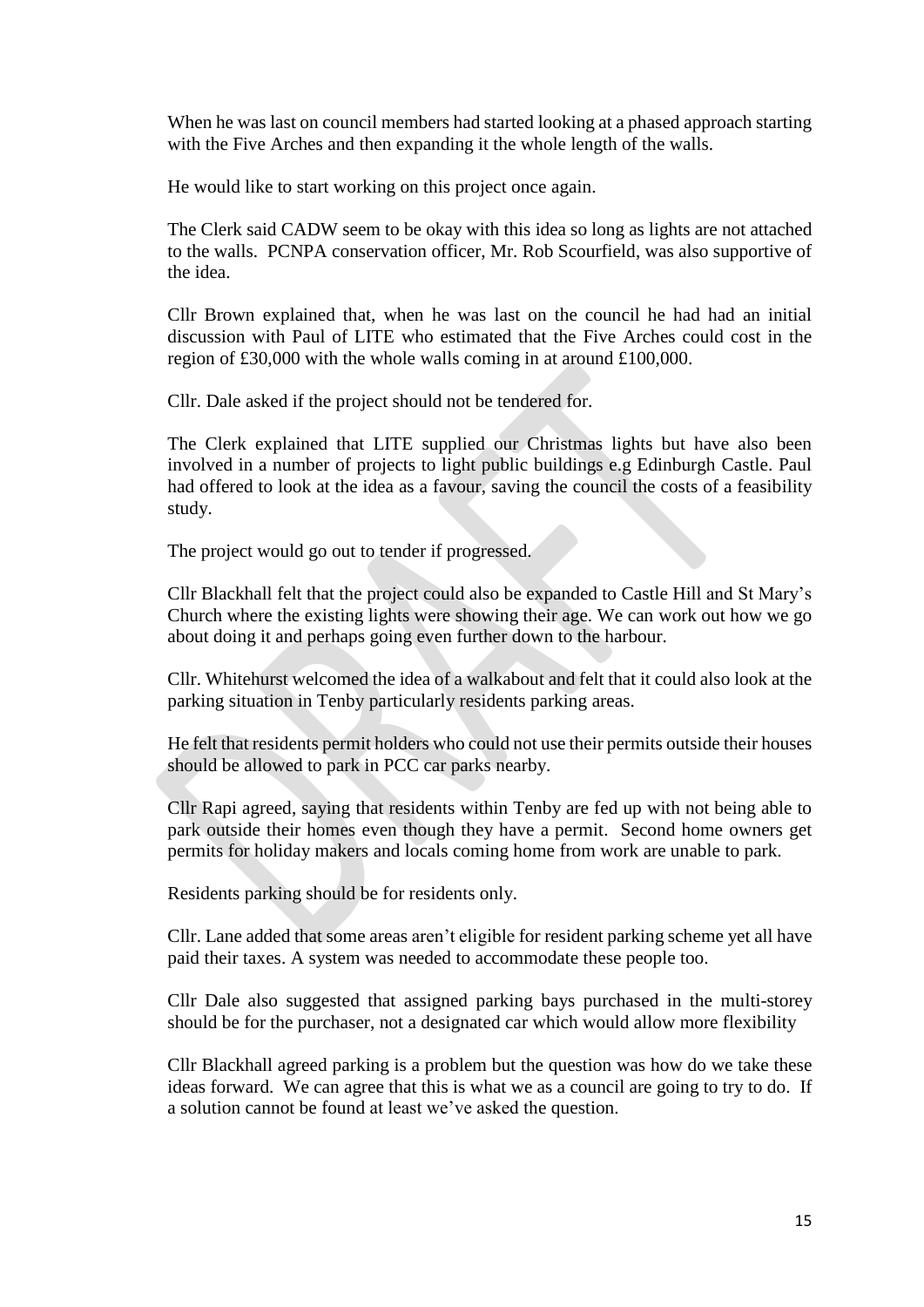The Mayor said she had already asked Mr Marc Owen to visit Tenby to have walkabout with her to have a look at this issue and fellow councillors were welcome to join them when this was finalised. We could then take it from there.

Cllr Morgan felt that, with our reputation for Ironman and Long Course we should be prioritising sports and leisure facilities to encourage up and coming local sports men and women.

He felt our facilities are not good enough and that we should be looking at the possibilities of an all-weather 4G pitch for use by all sports.

He also felt that the leisure centre was not being used to its maximum potential.

He understood that the main hall had been a Covid vaccination centre, but it was not a priority now. We needed to look at another location where this could be delivered so that the main hall could once again host things like 5-a-side football.

Participating in sport is brilliant for mental health. Not having these facilities available was detrimental and he felt we are not doing enough to provide facilities for participating.

Cllr. Mrs Rossiter said that she understood that the upkeep of a 4G pitch could be in the region of £50,000 annually.

Cllr. Blackhall believes it is less than that but appreciated it was still significant. However, part of the plan going forward could be to look into all these potential costs and how it could be achieved.

Cllr Dale said in other areas local businesses provided 4G pitches for schools. Earlier we had spoken about how Greenhill could generate income. If provision of a 4G pitch could be achieved at Greenhill the school could boost its income by letting it out.

The Mayor commented that a 4G pitch was also on her list of priorities and she believed Greenhill was quite keen on the idea.

She went on to say that she had10 points that she would like the town council to consider as priorities going forward.

The Mayor said that one of our priorities must be the provision of new houses. All support local housing for local people and we need to ensure that we start to see the building of council houses again. We will be meeting PCC for an update on Brynhir on  $14<sup>th</sup>$  June.

However, there were schemes elsewhere to use second homes council tax to, buy back council properties or set up community land trusts which could be explored..

Cllr. Rapi commented that the Mayor seemed to be touching on her manifesto 'wishlist' for the recent county council election. He could not see how TTC could afford to undertake proposals like 4G pitches. This was down to the county council.